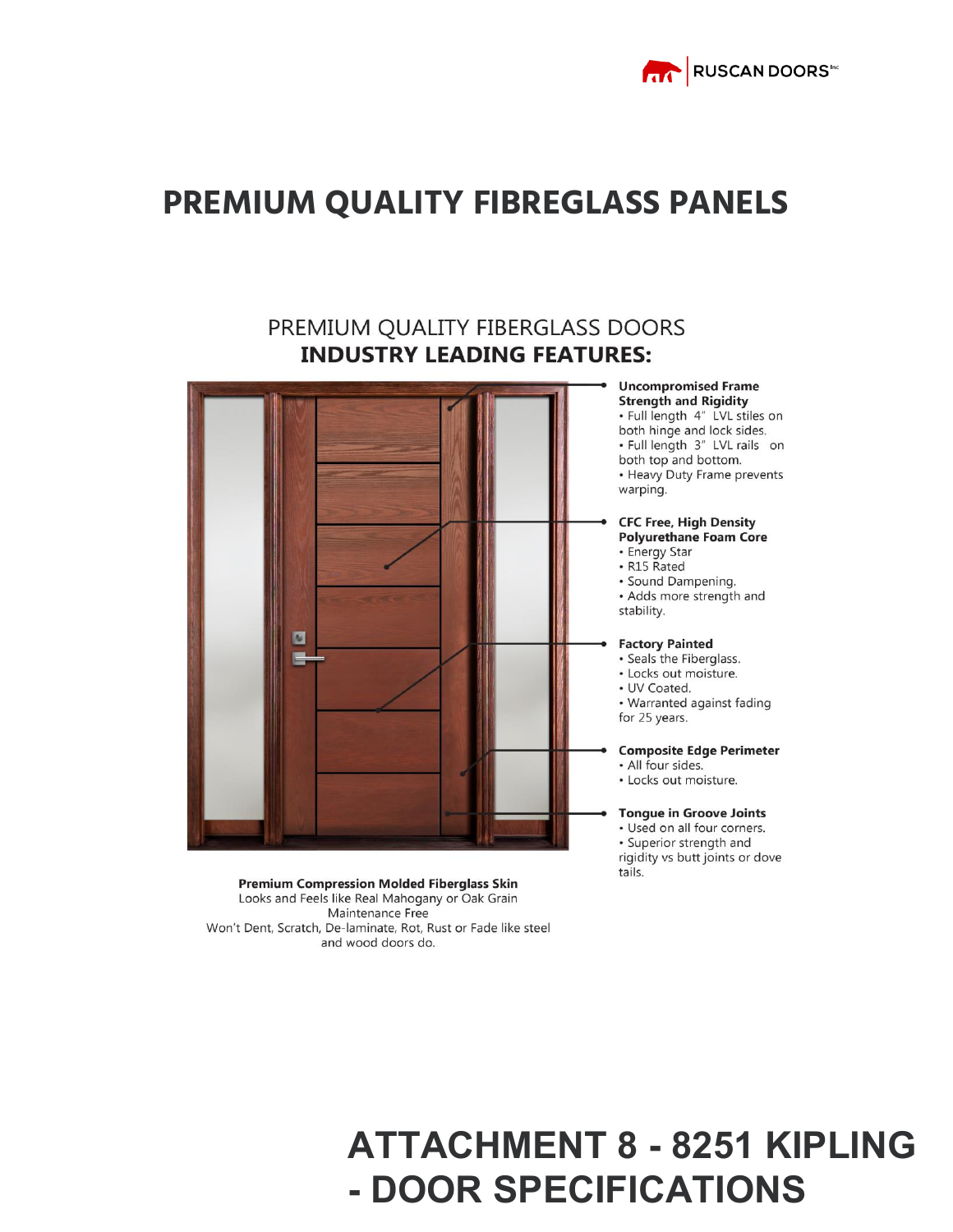

#### **Industry Leading Features:**

#### **Surface Texture**

Superior Oak, Mahogany and Smooth skin techniques with "High Definition Panel Embossments" provides an authentic looking stained wood or smooth finish. We capture and feel the warm texture of real wood without the disadvantages of wood door natural deterioration.



### **Composite Rails on all Edges**

Rot resistant composite rails are waterproof to prevent moisture from entering the door core. The bottom composite rail is designed to accommodate a large range of door sweeps. A Mennie door will never splinter like wood or delaminate like steel. The World's first PVC wrap LVL and Tongue-in-Grove rail locking system with a full-length composite style. It makes the slab fully waterproof and the strongest man-made fiberglass door.

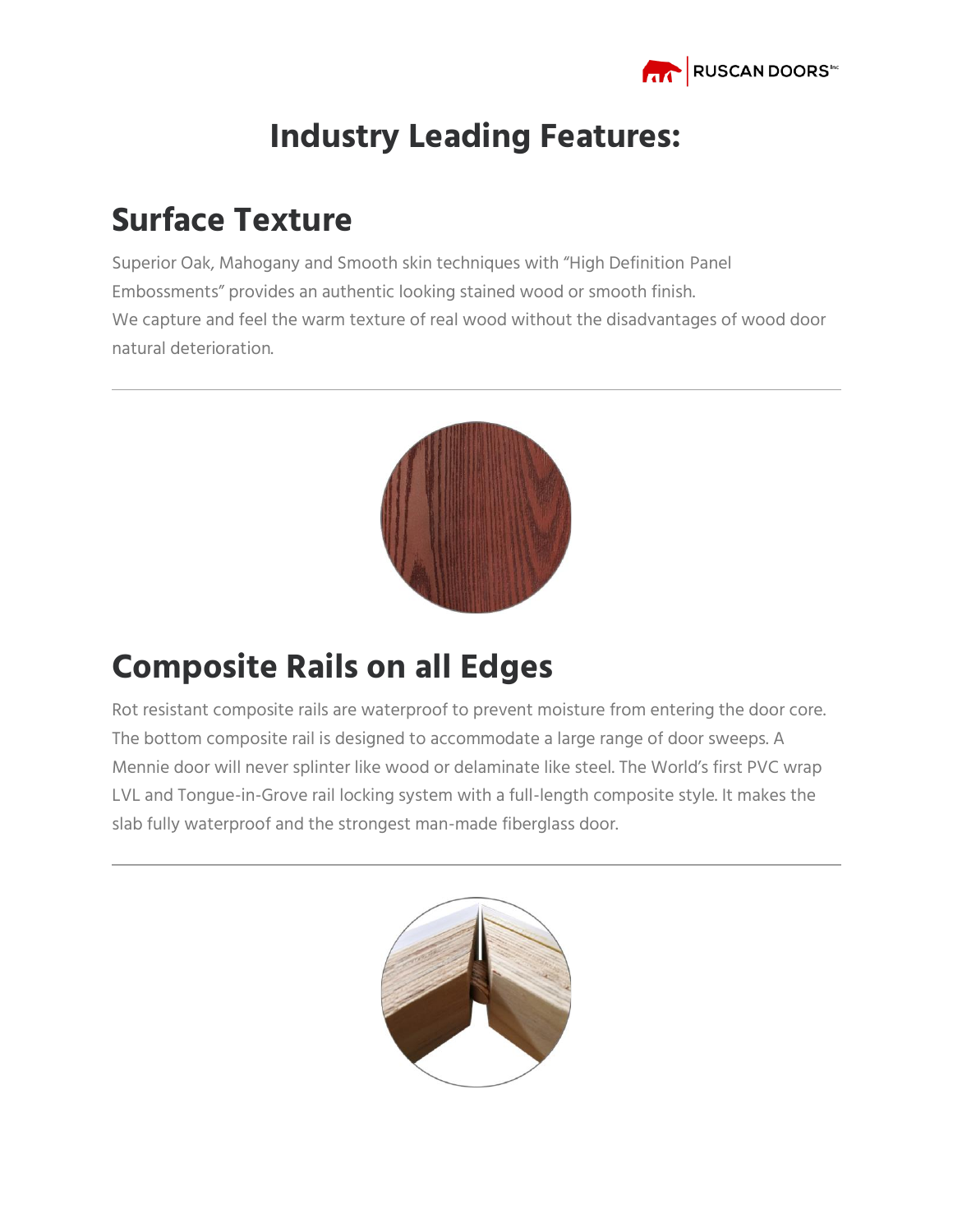

#### **LVL Lumber Components**

We use laminated veneer lumber (LVL) on both sides of our door for uniform dimensions and moisture resistance. Components are reliable, stress-free, and stronger than traditional lumber components so they won't warp like wood. Our extended LVL rail allows for an extensive range of door lock hardware installation, and because it is full length of 4~5 inch LVL, it provides extra security against forced entry.



#### **Door Core**

Our 100% High-Density CFC-Free doors provide 6 times the insulation of traditional wood doors. The advanced PU door core material also adds to the doors sound proofing.

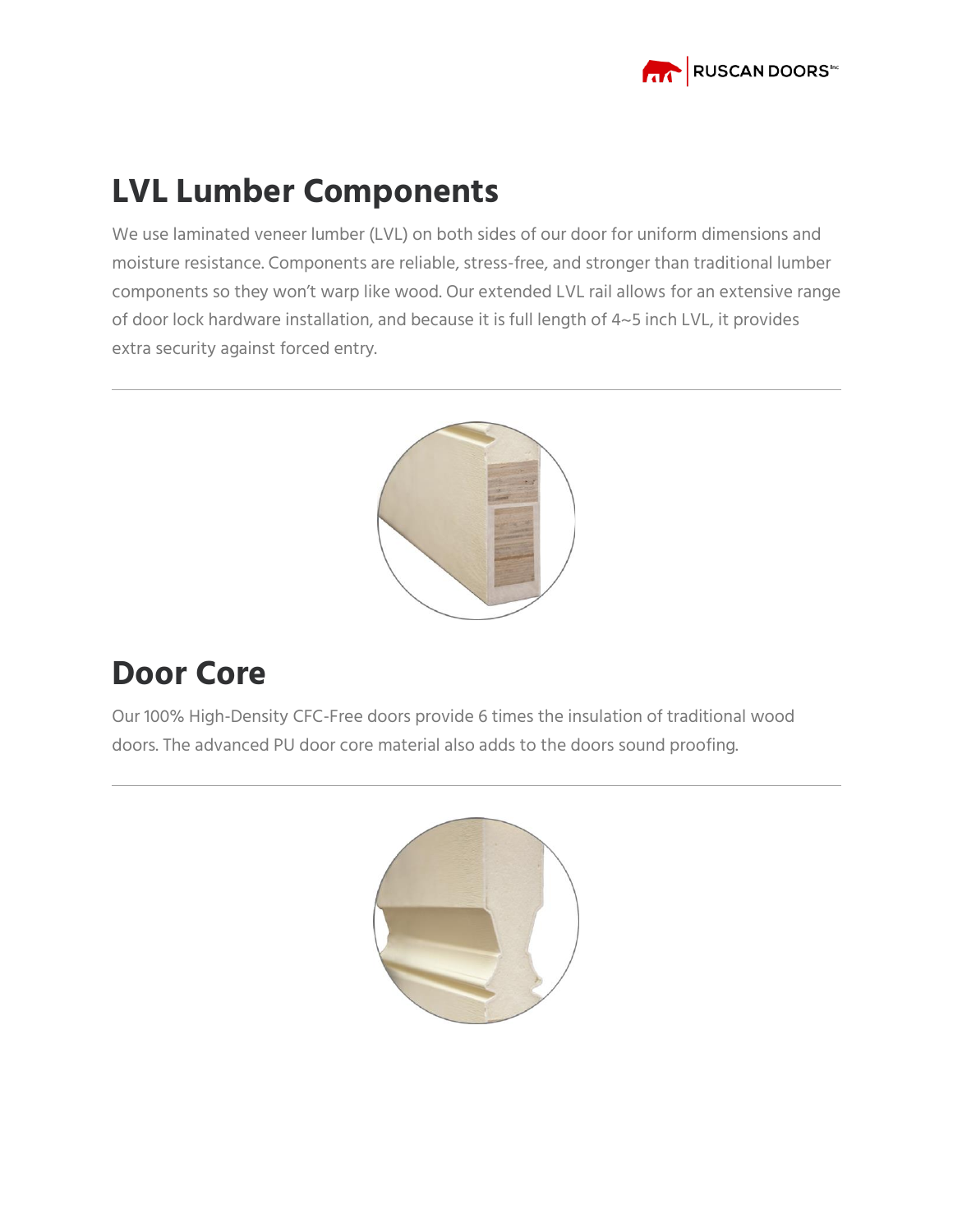

#### **Panel Design**

Both our EXECUTIVE panel and RECESSED panel doors easily meet both the demanding contractor and customer concerns. The elegantly detailed architectural panels feature deep shadow lines that add to any home's strong curb appeal.



Just like our sturdy fiberglass entry doors we believe the door frame components should be a match in resilience. An exterior door jamb should be able to frame the door, hold its weight and withstand the trials of weather without sustaining damage. Made from durable materials using the latest technology Mennie creates exterior door frames which will last you for many years to come.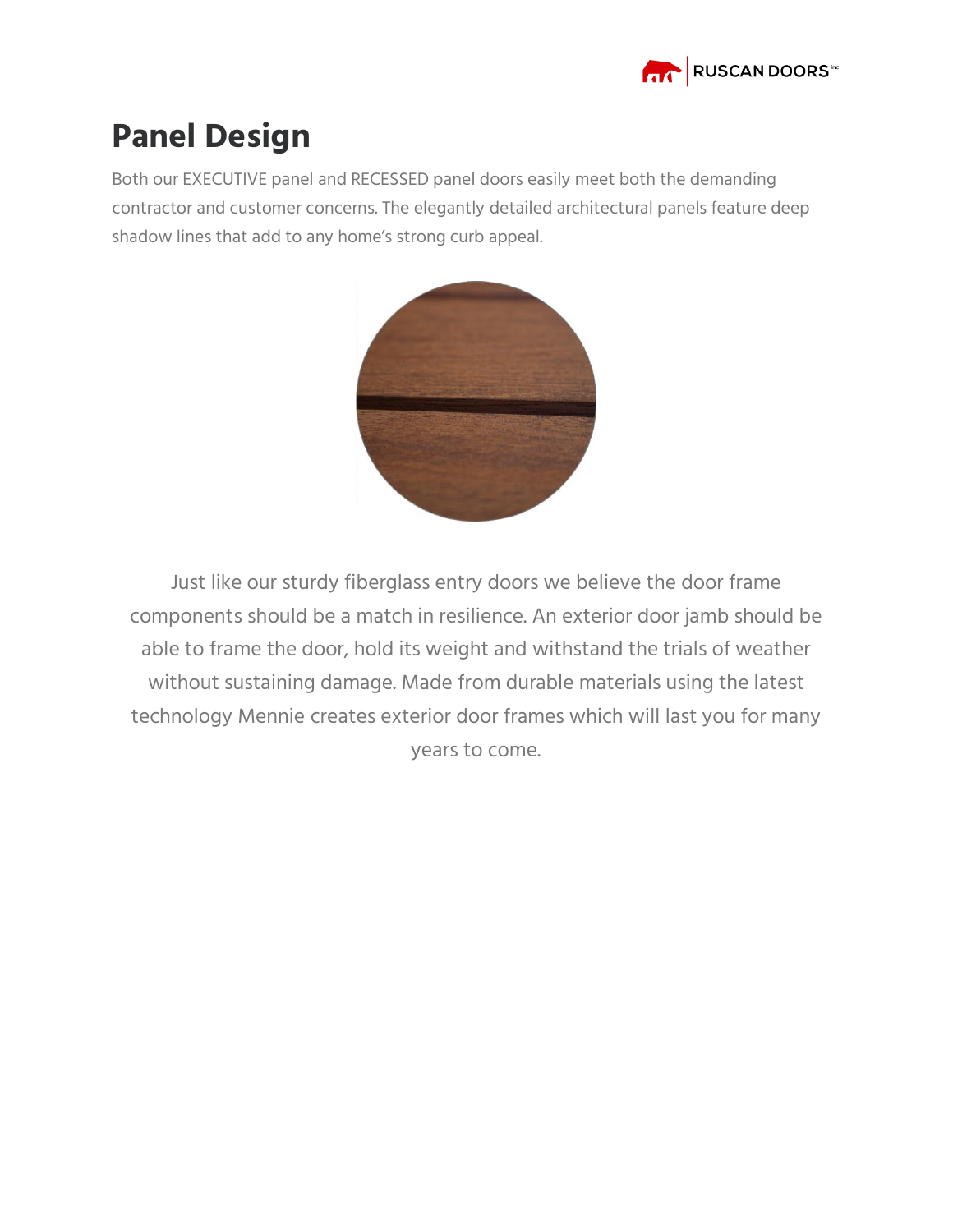

## **High Definition Laser Press Technology**

First of its kind in the world!

A composite door jamb begins with a diligent and technologically advanced production process. The high definition laser press technology we use allows us to fabricate a more realistic wood grain on our door slabs compared to a traditional roller. We are proud to bring this one of a kind innovation to the exterior door frame industry.

Mennie never cuts cost. We strive to be an industry leader by offering materials of high quality and reasonable pricing rather than competing on price alone.

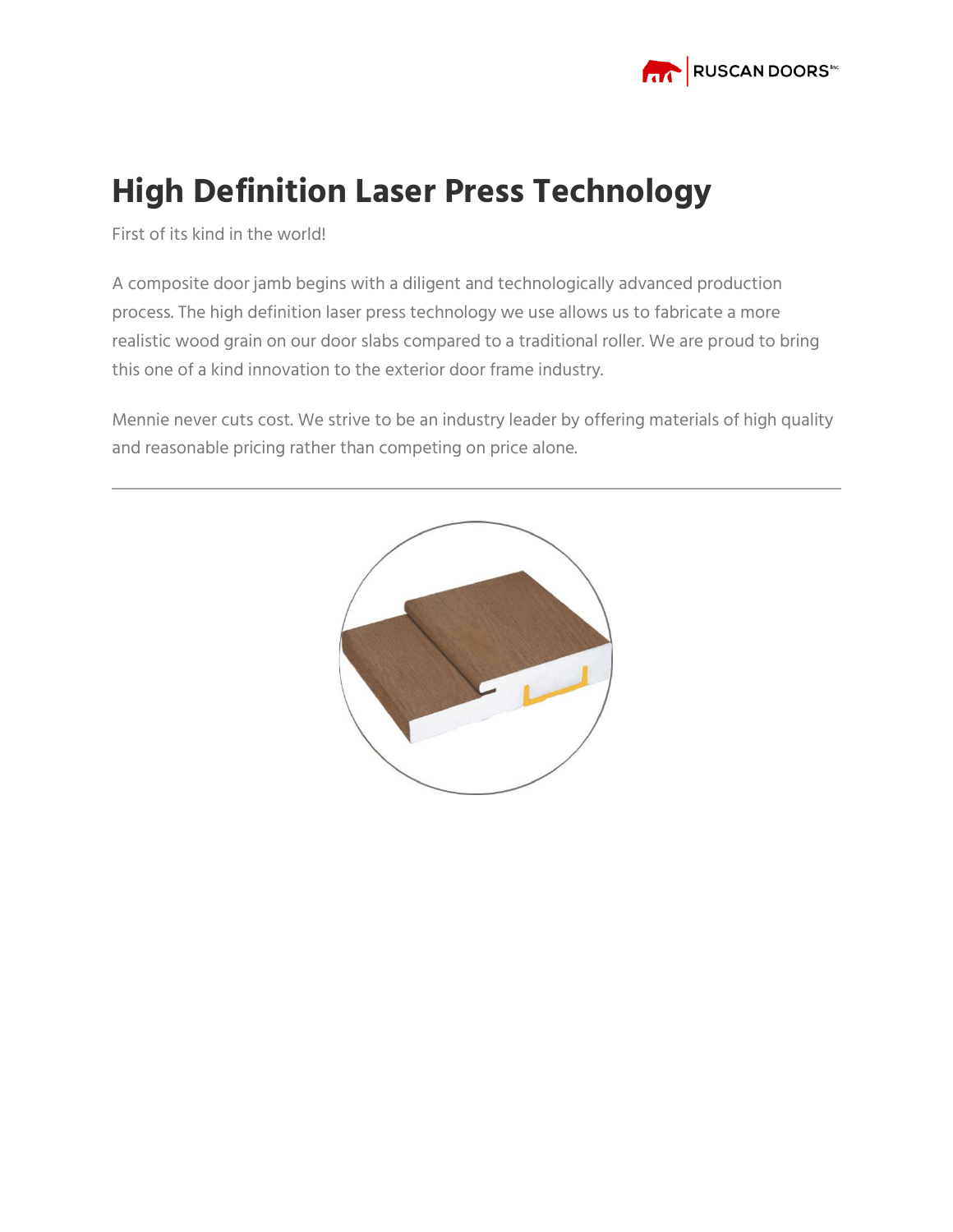

#### **High Density Composite Frame**

Our exterior door jambs differentiate themselves from other door frame components with a 40% greater density than our competitors can offer. This is achieved with hot-press moulding, which gives additional strength, dimensional stability and better interface bonding to the composite door jamb. The durability of our door frame components are unrivalled on the market.